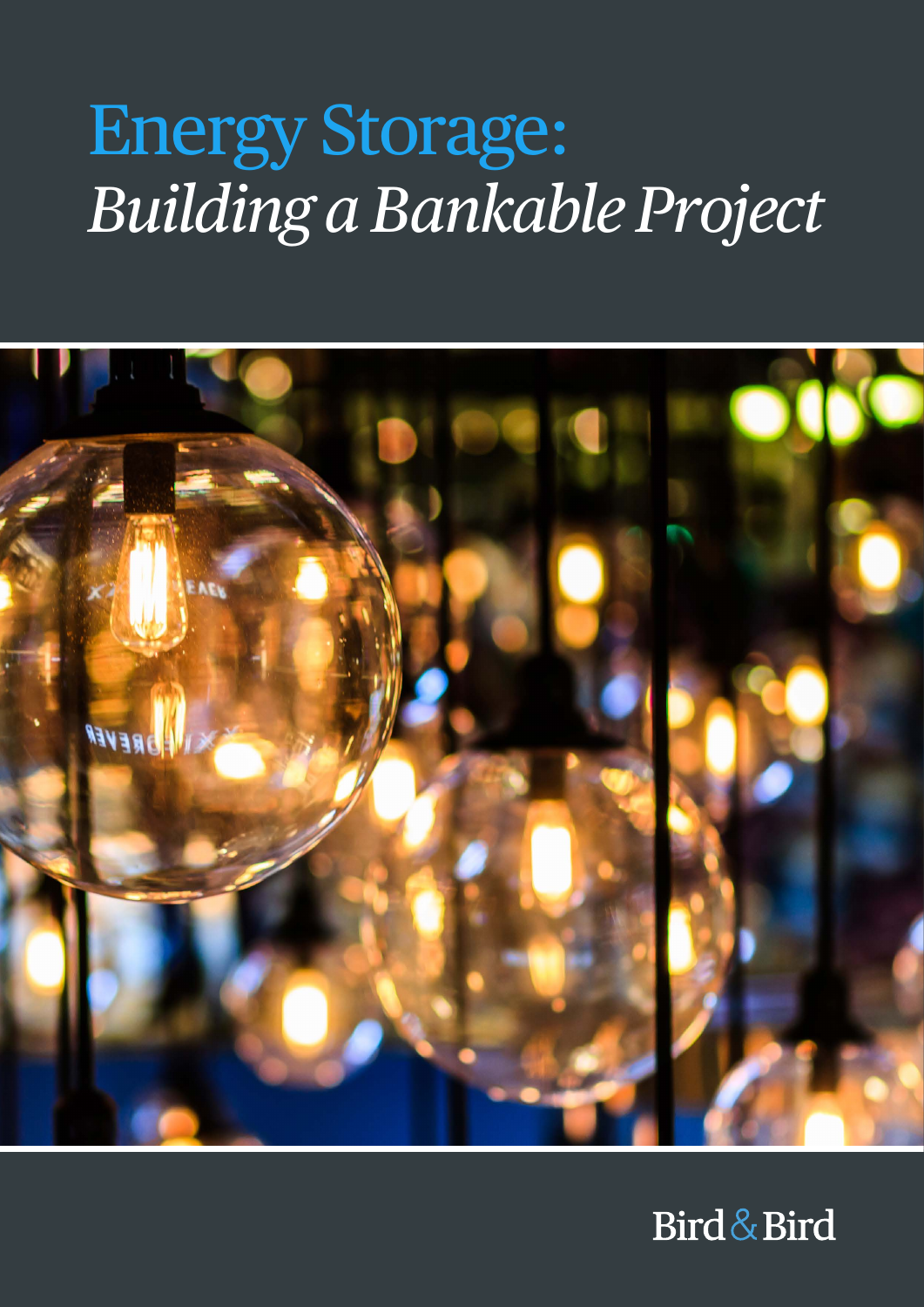#### Regulatory Environment

Recent years have seen considerable interest in energy storage, and battery technologies in particular. These technologies have the potential to provide real-time flexibility to the UK's electricity network to allow the economic and efficient integration of renewable generation and manage the increasing electrification of certain sectors (transport most notably).

There have been a number of historic barriers to developing battery storage projects and initially the technology sat uncomfortably within the regulatory framework. Developments over the past few years mean these regulatory issues are in the process of being resolved and workable investment structures are coming to fruition.

#### Generation Licence for storage

Towards the end of 2020, Ofgem confirmed its approach to amend the form of generation licence to include statutory definitions of:

- i. electricity storage: *'is the conversion of electrical energy into a form of energy which can be stored, the storing of that energy, and the subsequent reconversion of that energy back into electrical energy';* and
- ii. electricity storage facility: *'means a facility where Electricity Storage occurs'.*

Ofgem has also confirmed the introduction of a new storage specific condition E1 'Requirement to provide storage information'. Together these changes aim to clarify the role of electricity storage while ensuring that relevant licence holders provide accurate information regarding their electricity storage facilities to their relevant suppliers. Ofgem further notes that it has added references to 'electricity storage' to the definitions of 'generation business', 'generation set', 'generation station' and 'generating unit' in order to better clarify that the licence conditions in the electricity generation licence apply to electricity storage more generally. These changes took effect from 29 November 2020. This concludes a process that started in 2016 and provides regulatory certainty that storage is to be treated as a subset of generation with a specific form of generation licence.

These changes are being progressed alongside various updates to codes and regulations, and taxes such as the climate change levy to recognise the way storage facilities operate and address the risk that storage facilities could face 'double charging'. There have been other developments as well to the planning regime to allow larger storage facilities (>50MW) to sit outside of the NSIP regime.

While the policy intent has been relatively clear for some time, these developments taken together provide for a much more certain regulatory regime in which storage projects operate.

*"It is an exceptional and perfectly structured organisation," reports one client. The lawyers have "a broad knowledge of smart energyrelated laws and upcoming policies."*

CHAMBERS UK, 2020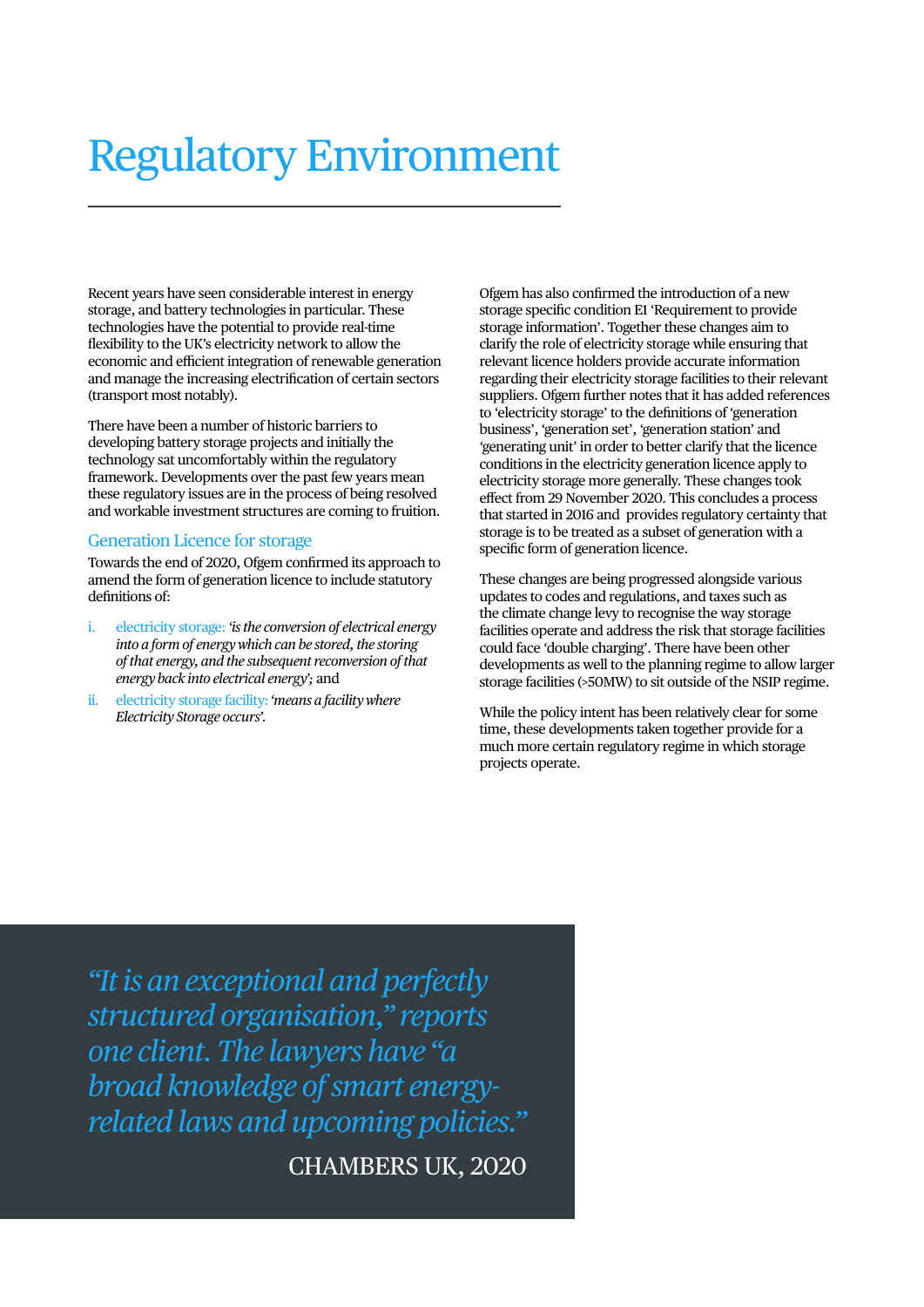### The Investment Environment

#### Building a Bankable Energy Storage Project

A key challenge for storage projects is creating a revenue stack that provides sufficient long term and stable income to encourage investment. The revenues from a storage projects are somewhat different from other generation plant which primarily create incomes through offtake arrangements and, historically in the case of renewables, through government backed-financial incentive schemes. The revenue streams from a storage facility are fundamentally different and reflect in part the fact that an energy storage facility is not generating its own electricity– rather energy storage technologies allow electricity generated from another source to be used at the most efficient time. Additionally, storage can also be used to absorb electricity from the system at times of excess supply. Therefore, energy storage can be seen as a more reactive resource that generates income by exporting or absorbing electricity as the need arises.

Given these unique characteristics, financial models for a storage project have generally considered the need to 'stack' revenues from multiple sources and markets. After an initial wave of interest where a number of storage projects were developed with revenue streams built on the Capacity Market and National Grid services such as EFR, the position has changed, for example:

- storage is now subject to de-rating in the Capacity Market meaning that longer duration batteries are more valuable; and
- certain grid services such as EFR and FFR have seen the clearing prices achieved at auction continue to fall ( in one sense demonstrating the market appetite to deliver such services) while other new grid services such as Dynamic Containment are being developed.

The ever-evolving market for energy storage has created a hurdle for developers and potential investors alike as they seek to assemble a project structure that provides a bankable revenue stream over the asset lifecycle. However, the appetite seems to remain (both from the perspective of developers and financers, as well as Government and system operators keen to push the value of flexibility in the UK's energy system) and we have recently advised on the

contractual structures for a number of large scale storage projects that are now moving towards operation in the UK. We explore below some of the principles on which storage projects are currently being developed and how developers and investors can build the case for developing storage projects in future.

As highlighted above and in **previous** summaries we have [published](https://www.twobirds.com/en/sectors/energy-and-utilities/energy-storage), the revenue stack has been a key consideration for battery storage projects for a number of years and has evolved over time. Potential revenue streams are numerous and may depend on the individual circumstances of a battery installation, including its location, connection to the grid, and the capacity and discharge characterises of the battery itself. Typical revenues include:

- Ancillary or grid services to National Grid and increasingly to DNOs in their DSO role.
- Peak avoidance/shifting and TRIADS.
- Capacity Market.
- Price arbitrage.
- Direct contractual agreements direct supply, load shifting, backup power.

It is important to recognise that this isn't an exhaustive list and potential new markets will likely continue to become available, for example: inertia services; services supplied directly to DNOs as they take on system operator roles; and through new mechanisms such as the Virtual Lead Party (VLP) which potentially opens up the Balancing Mechanism to smaller providers.

When compared to more traditional generation and renewables projects, there appears to be an additional degree of complexity for energy storage in putting together a financial model for multiple and evolving revenue streams, particularly when considering the complex nature of these markets, the lifecycle of the asset, and the relatively short term of many of the revenue streams. One way some operators have worked around this is through an 'offtake model' by contracting with a third party that has expertise in taking part in markets that might be available to battery storage.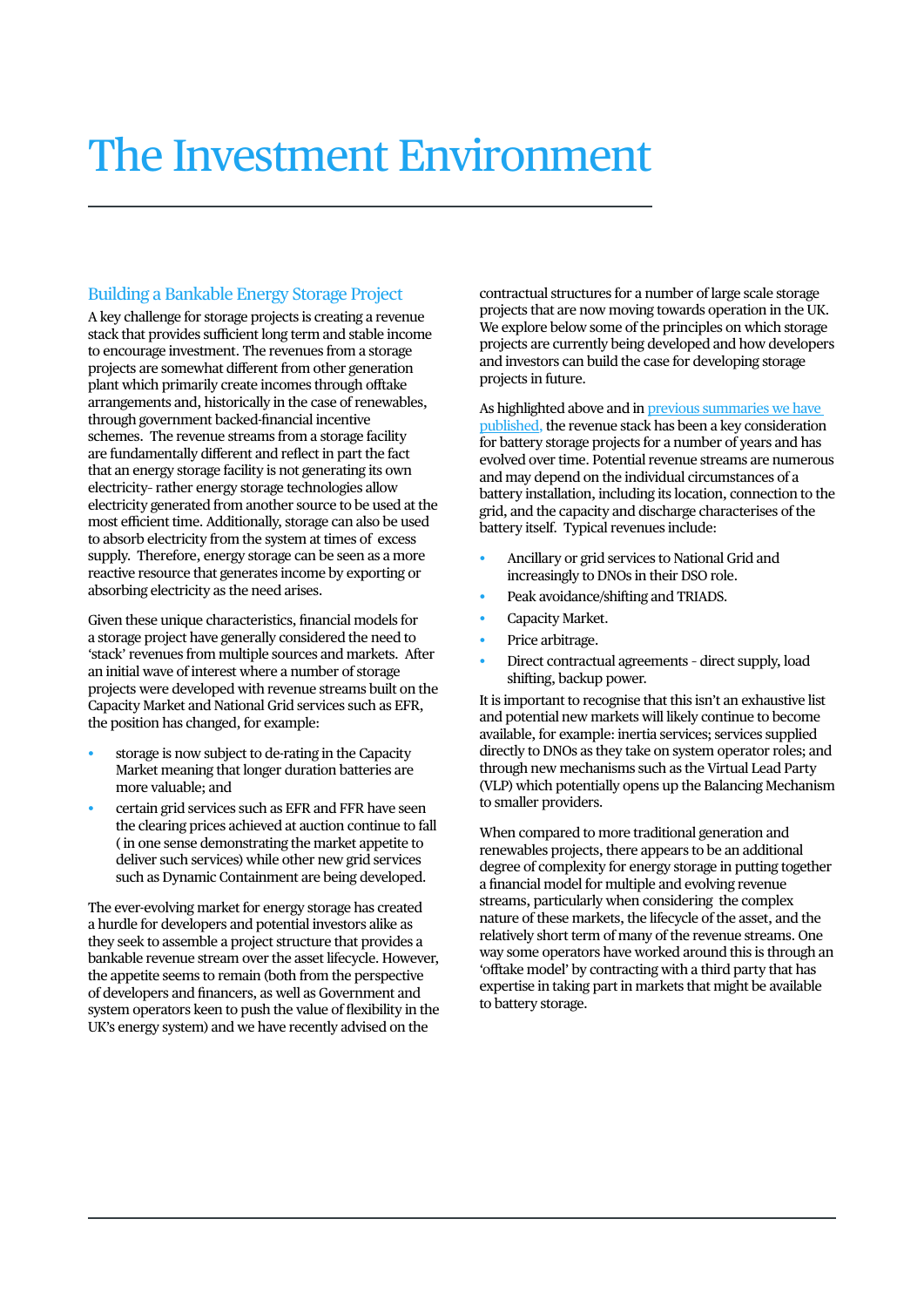### The Offtake Model

In most cases, the owner designs and builds the battery and is responsible for day-to-day operation and maintenance in order to grant a third party 'buyer' the right to use the capacity of the battery. The battery owner receives a baseline payment in return by way of a capacity fee. The buyer can then seek to take part in various market mechanisms using the capacity from the battery and the parties agree if and how any revenues from such markets may be shared between them. In other scenarios this has been framed as more of a services contact where the asset owner makes the battery available to an offtaker to provide agreed optimisation services in relation to various market mechanisms through which the offtaker seeks to maximise revenues from the asset.

At the heart of these approaches are two key themes:

- 1. The asset owner secures a guaranteed baseline payment for making the battery available – this guaranteed income can provide the base on which a financial model is constructed, and finance obtained.
- 2. The complexity of taking part in multiple markets simultaneously and reacting to changes in these markets is outsourced to a third party with the relevant expertise, with the parties typically seeking to share revenues received.

*'The partners and associates are highly engaged and always client-facing, with a good overview of the market. Their international connections shape and augment the London offering.'*

There are a number of commercial considerations to taken into account in developing a contractual structure for a storage project based on the offtake model including:

- What is the capacity /baseload payment and how is it structured?
- What is the appropriate split of revenues from other markets?
- Is the arrangement intended to be exclusive or for a limited scope of the battery output?
- How are any related industry charges, taxes and embedded benefits accounted for?
- Does the buyer have rights to operate the plant in certain circumstances or to install equipment and software to allow it to perform its obligations
- Does the buyer have the ability to instruct the owner how to operate the plant (for example to take part in grid based ancillary services) and what are the limits of the owner's duty to follow the buyer's instructions.
- Following on from the above, is there a separate payment for the owner's routine O&M activities or specific activities in following any instructions of the buyer – this may include accounting for the costs involved in discharging or charging the battery in order to maintain its charge or participate in a particular market.
- What sort of governance regime is required to ensure co-ordination between the owner's and the buyer's activities?
- How is responsibility for regulatory compliance and metering apportioned?
- How does the contract seek to deal with new industry charges/rules and/or potential revenue streams?

The liability and termination regimes in particular will also need to be carefully considered in light of the agreed split of risks and responsibilities regarding the above.

LEGAL 500 UK, 2020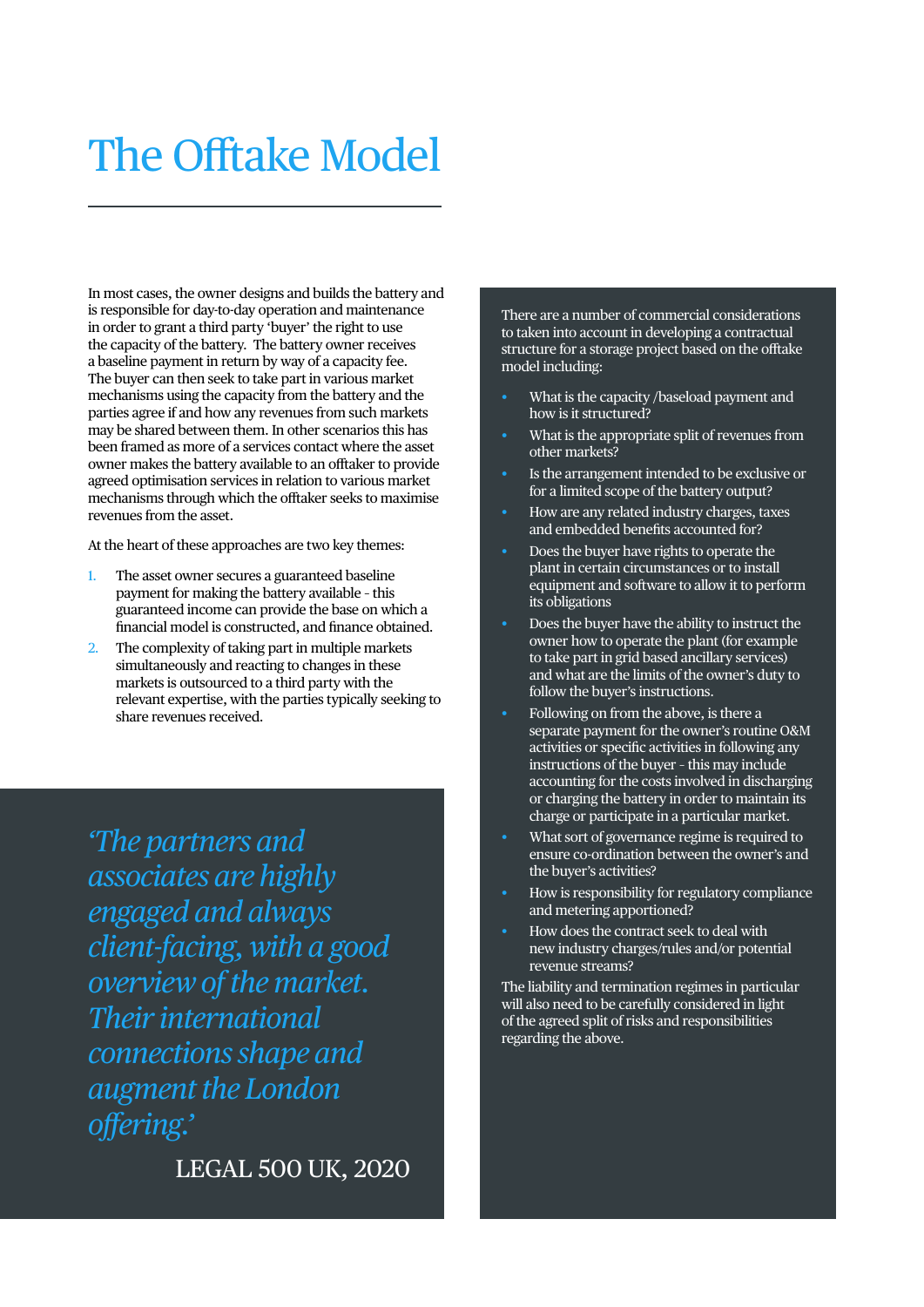*"Bird & Bird is very experienced in the energy sector," adding: "They have a very good track record and that makes them stand out from the usual suspects."*

៊

CHAMBERS EUROPE, 2020